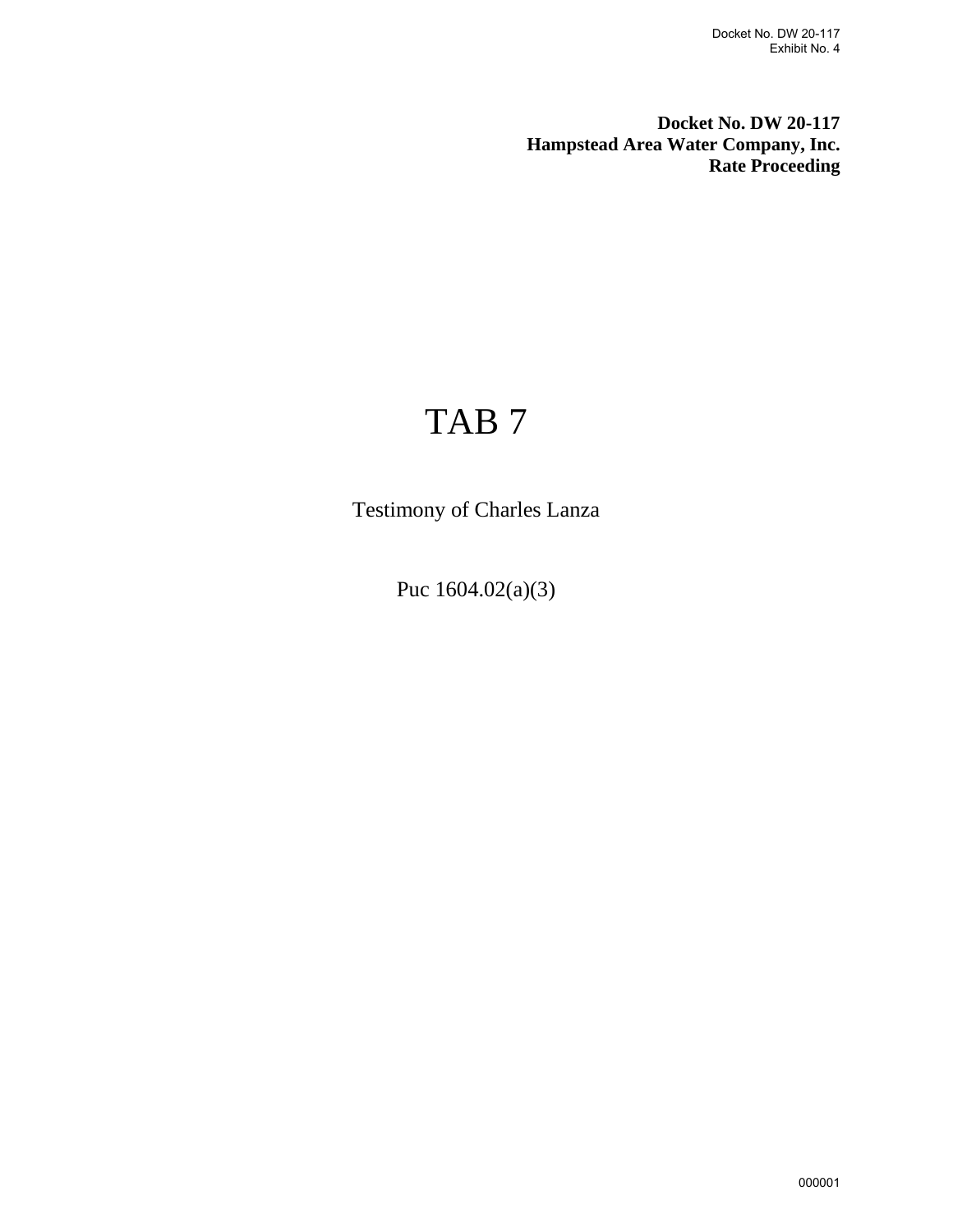| 1              |    | The Hampstead Area Water Company, Inc.                                           |
|----------------|----|----------------------------------------------------------------------------------|
| $\overline{2}$ |    | before the                                                                       |
| 3              |    | New Hampshire Public Utilities Commission                                        |
| $\overline{4}$ |    | DW 20-117                                                                        |
| 5              |    | <b>Pre-Filed Testimony Of Charlie Lanza</b>                                      |
| 6              | Q. | Please state your name, address, and position with Hampstead Area Water          |
| 7              |    | Company, Inc.                                                                    |
| 8              | A. | My name is Charlie Lanza. My business address is 54 Sawyer Avenue, Atkinson,     |
| 9              |    | New Hampshire. I am the General Manager of The Hampstead Area Water              |
| 10             |    | Company, Inc., which we refer to as "HAWC".                                      |
| 11             | Q. | Describe the overall history of HAWC?                                            |
| 12             | A. | HAWC received its first franchise in 1977 and is presently franchised in most    |
| 13             |    | areas of Hampstead and Atkinson, New Hampshire, and has franchised satellite     |
| 14             |    | systems in various towns in Rockingham County (see Schedule A, attached to the   |
| 15             |    | Petition). HAWC is a New Hampshire corporation, authorized by this               |
| 16             |    | Commission to produce and distribute water within the Company's authorized       |
| 17             |    | franchise areas throughout southeastern New Hampshire.                           |
| 18             | Q. | Can you describe the Company evolution since its last rate case?                 |
| 19             | A. | The Company has evolved in a number of ways since its last rate case in response |
| 20             |    | to its customers' needs, and the Company's goals in conjunction with the Public  |
| 21             |    | Utilities Commission (PUC) and the Department of Environmental Services          |
| 22             |    | (DES).                                                                           |
| 23             | Q. | Can you enumerate those for the Commission?                                      |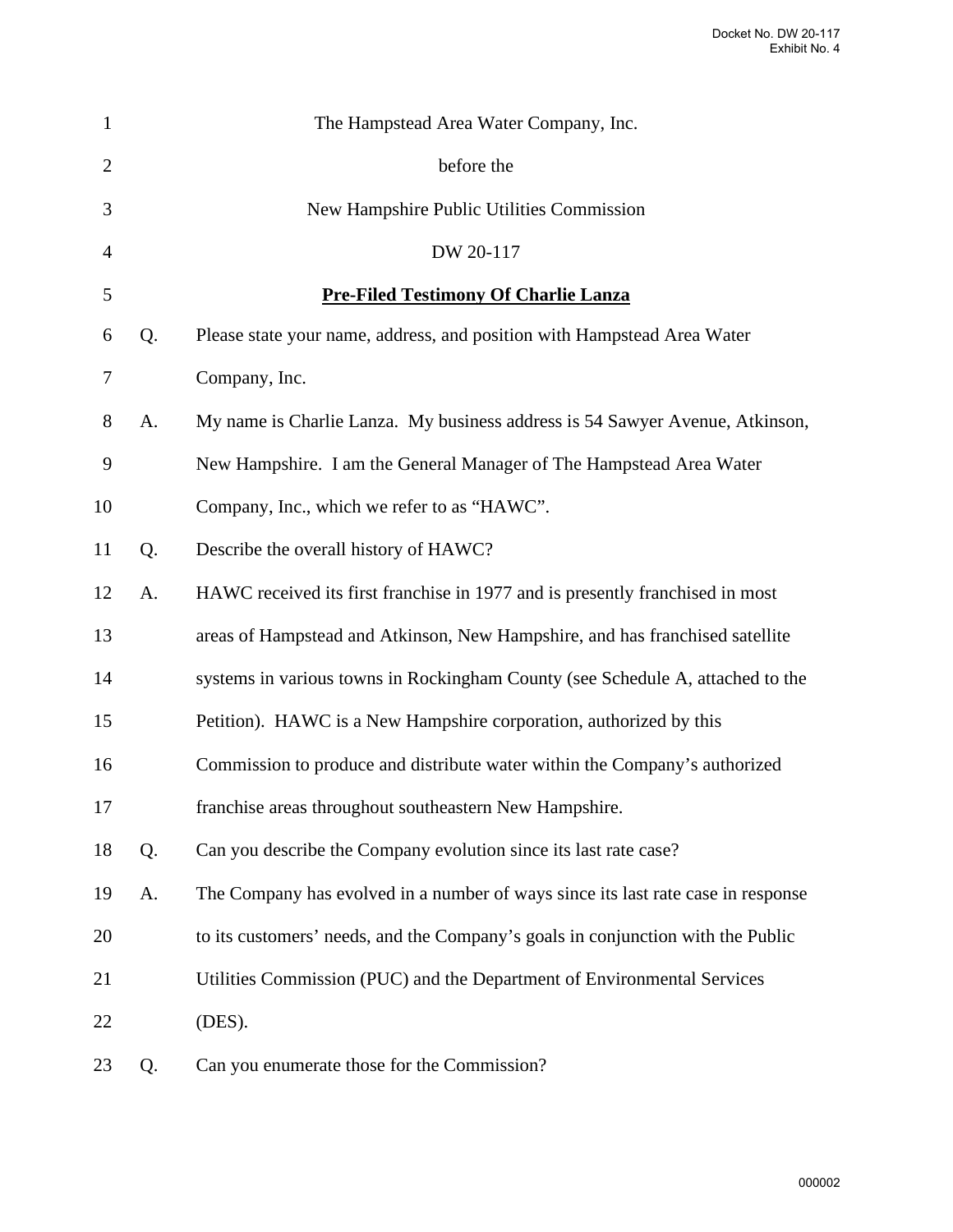| $\mathbf{1}$   | A. | HAWC has achieved improvements in the stability of its water supply and its         |
|----------------|----|-------------------------------------------------------------------------------------|
| $\overline{2}$ |    | water quality while also continuing to focus on conservation efforts. Some of       |
| 3              |    | these efforts have been paused necessarily because of COVID-19 restrictions.        |
| 4              |    | The Company has also added significantly to its infrastructure related to the       |
| 5              |    | Southern New Hampshire Regional Water Interconnection Project (SNHRWP)              |
| 6              |    | leading to several large capital improvements. (See Docket No. DW 19-147).          |
| 7              |    | These include the construction of a 1 Million Gallon water storage tank (See        |
| 8              |    | Docket No. DW 18-138), constructing a new pumping and treatment station at the      |
| 9              |    | Salem and Atkinson Town line, converting our core system water treatment            |
| 10             |    | systems from chlorine to chloramine, and other infrastructure and improvements      |
| 11             |    | to its core system to connect to Salem in order to receive water from the           |
| 12             |    | SNHRWP.                                                                             |
| 13             |    | Financially, the Company has continued to restructure its debt and equity           |
| 14             |    | structure including significant equity infusions from the owner. The Company        |
| 15             |    | has made changes to improve its cash flow and accomplished moderate growth to       |
| 16             |    | its customer base.                                                                  |
| 17             | Q. | How has the Company improved its water supply?                                      |
| 18             | A. | HAWC continues to permit new water sources, -and rehabilitate existing wells to     |
| 19             |    | improve its water supply. The company's participation in the SNHRWP will            |
| 20             |    | result in HAWC utilizing up to 350,000 gallons per day from SNHRWP. HAWC            |
| 21             |    | has rehabilitated and re-permitted various sources in both its satellite systems as |
| 22             |    | well as the Core System. As part of the SNHRWP, HAWC constructed a 1                |
| 23             |    | Million Gallon storage tank in Atkinson ensuring the Core System's storage          |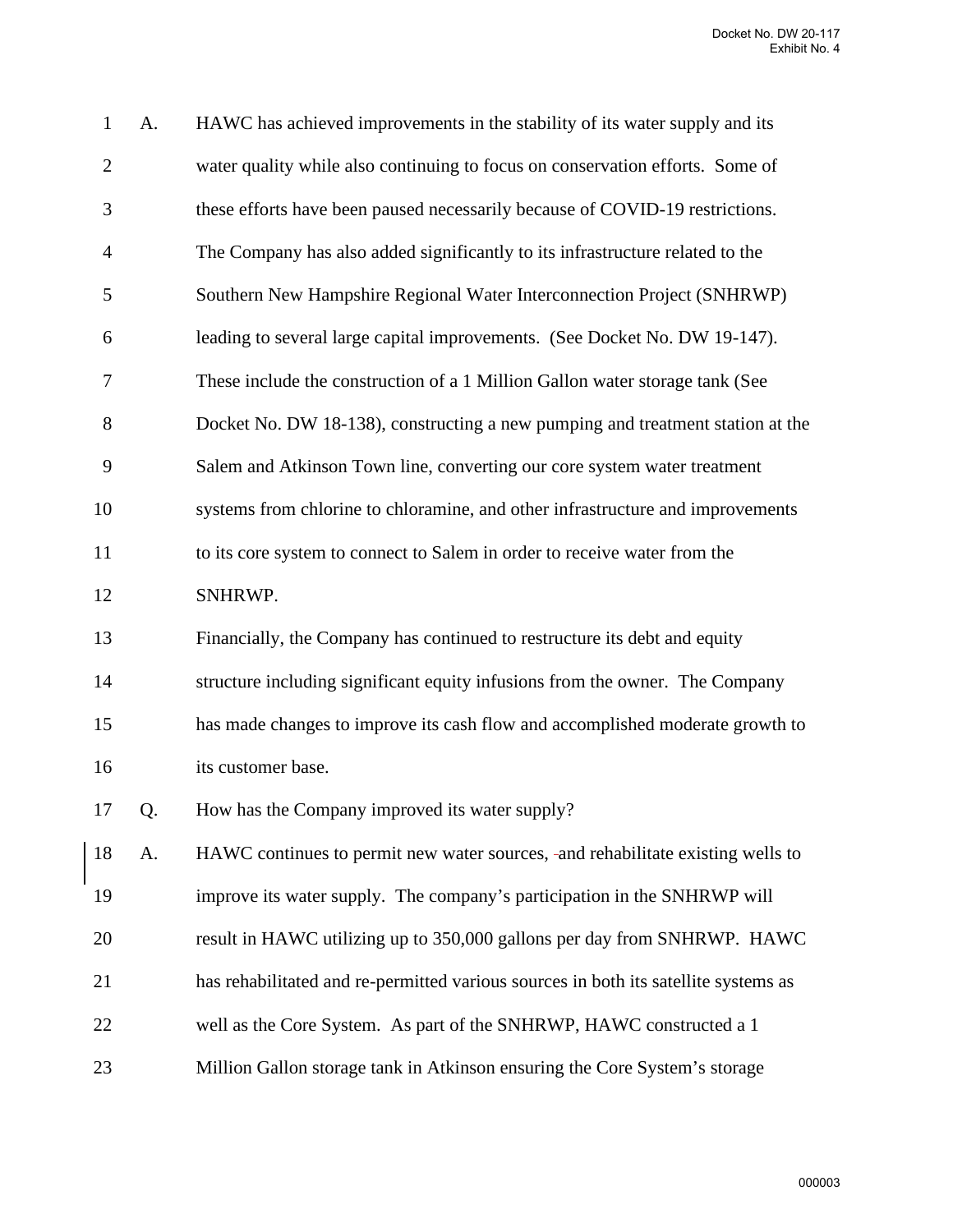| $\mathbf{1}$   |    | capacity and pressure stability and enhanced fire protection. HAWC continues to    |
|----------------|----|------------------------------------------------------------------------------------|
| $\overline{2}$ |    | implement water quality measures pursuant to DES regulations with                  |
| 3              |    | comprehensive testing and the installation of appropriate treatment measures       |
| $\overline{4}$ |    | where necessary.                                                                   |
| 5              | Q. | What has the Company done to address water loss?                                   |
| 6              | A. | HAWC has improved its ability to detect leaks by systematically replacing its      |
| $\tau$         |    | residential meters. This allows for an accurate monthly analysis to be performed   |
| 8              |    | on water loss and helps to identify discrepancies in water usage allowing for      |
| 9              |    | quicker investigation and repairs. Meter replacements have been paused due to      |
| 10             |    | COVID-19 but will resume once it is safe to do so. HAWC also regularly             |
| 11             |    | identifies leaks at service connections, distribution mains, and valves, and       |
| 12             |    | annually contracts with a leak detection specialist in an ongoing program of water |
| 13             |    | loss prevention. The results from that program have been beneficial, uncovering    |
| 14             |    | various leakage throughout the Core System and satellite systems. The Company      |
| 15             |    | repairs all leaks as they are identified.                                          |
| 16             | Q. | What has HAWC accomplished for capital improvements?                               |
| 17             | A. | Since the Company's last rate case HAWC has completed the construction of a 1      |
| 18             |    | Million Gallon Water Storage Tank in Atkinson, constructed a new pumping and       |
| 19             |    | treatment station as part of the SNHRWP, added generators at various satellite     |
| 20             |    | systems, permitted and constructed two new large groundwater withdrawals in        |
| 21             |    | Atkinson and Hampstead, and has upgraded sources at multiple satellite systems.    |
| 22             | Q. | Why does the Company believe it qualifies for an additional .25% of return on      |
| 23             |    | equity for exemplary performance?                                                  |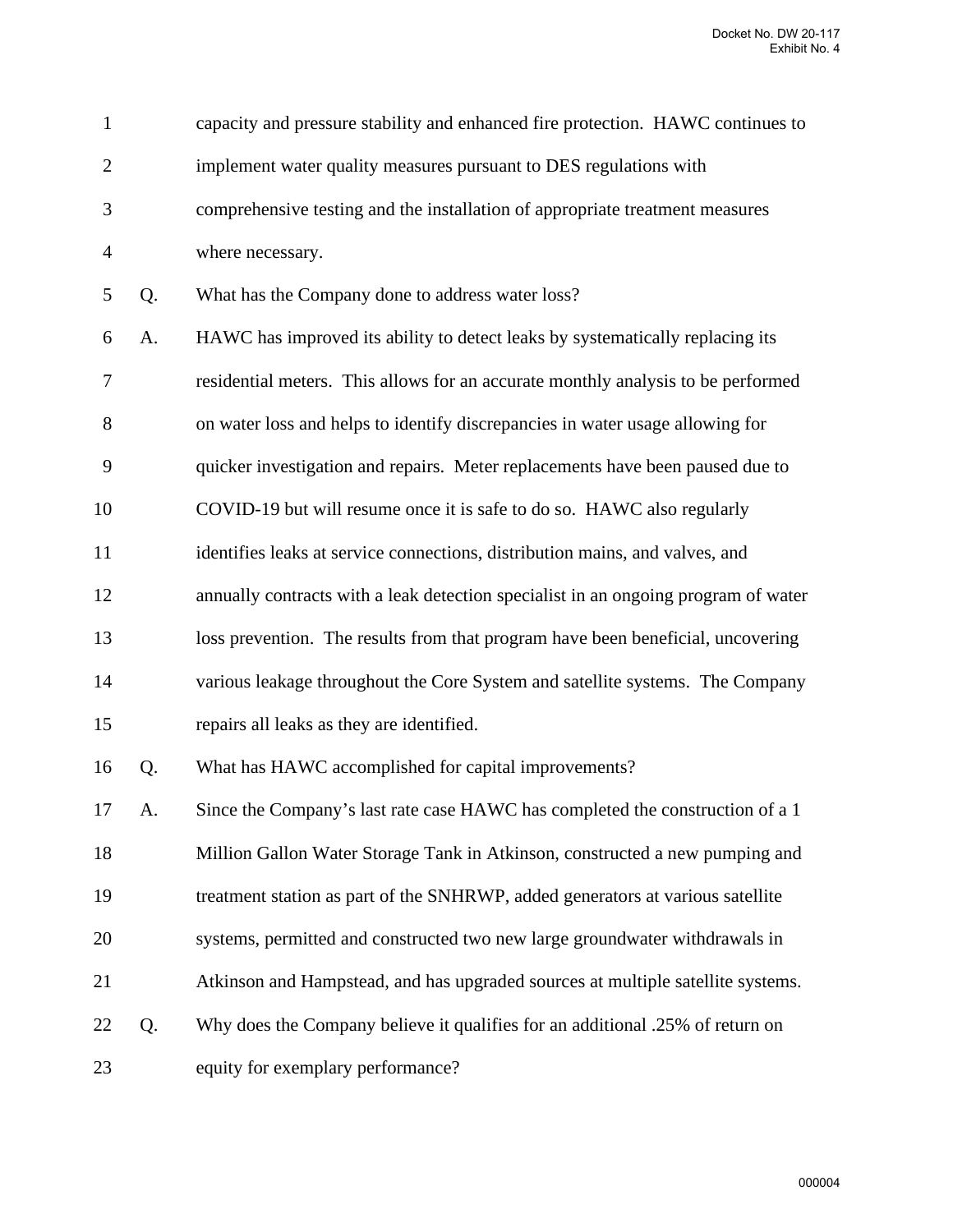| $\mathbf{1}$   | A. | The Company believes that it qualifies because of its continued water loss           |
|----------------|----|--------------------------------------------------------------------------------------|
| $\overline{2}$ |    | mitigation efforts, by participating in the SNHRWP at great cost to the company,     |
| 3              |    | and for its participation in the COVID-19 related docket, IR-089, in which it        |
| $\overline{4}$ |    | voluntarily signed on to the global public utility agreement.                        |
| 5              | Q. | How has the Company grown?                                                           |
| 6              | A. | HAWC continues to grow its customer base by adding service connections along         |
| 7              |    | its core systems and expanding additional satellite systems. Since 2017 customer     |
| 8              |    | accounts have increased from 3,578 service connections to 3,971. These               |
| 9              |    | customers have come both from connections along existing mains, expansions to        |
| 10             |    | Satellite systems, and expansions in the Core system. In the future this will        |
| 11             |    | include the town of Plaistow through the SNHRWP.                                     |
| 12             | Q. | Why is the permanent rate increase necessary?                                        |
| 13             | A. | It has been approximately 3 years since the last rate case. Since that time, the     |
| 14             |    | Company has expanded its franchise area, and made significant capital                |
| 15             |    | improvements including its participation in the SNHRWP. The rate increase is         |
| 16             |    | greater than anticipated in large part because of changes to tax laws that became    |
| 17             |    | effective after HAWC's participation in the SNHRWP. This will result in the          |
| 18             |    | company having to pay approximately \$1.4 Million in tax on Contributions in Aid     |
| 19             |    | of Construction (CIAC). This and the acquisition of satellite systems (offset by     |
| 20             |    | related contributions in aid of constructions), added additional paid in capital and |
| 21             |    | increased expenses makes the rate increase necessary. The changes that have          |
| 22             |    | taken place have resulted in both better operations and improved customer            |
| 23             |    | service. For these reasons, the proposed rate increase is fair and reasonable.       |